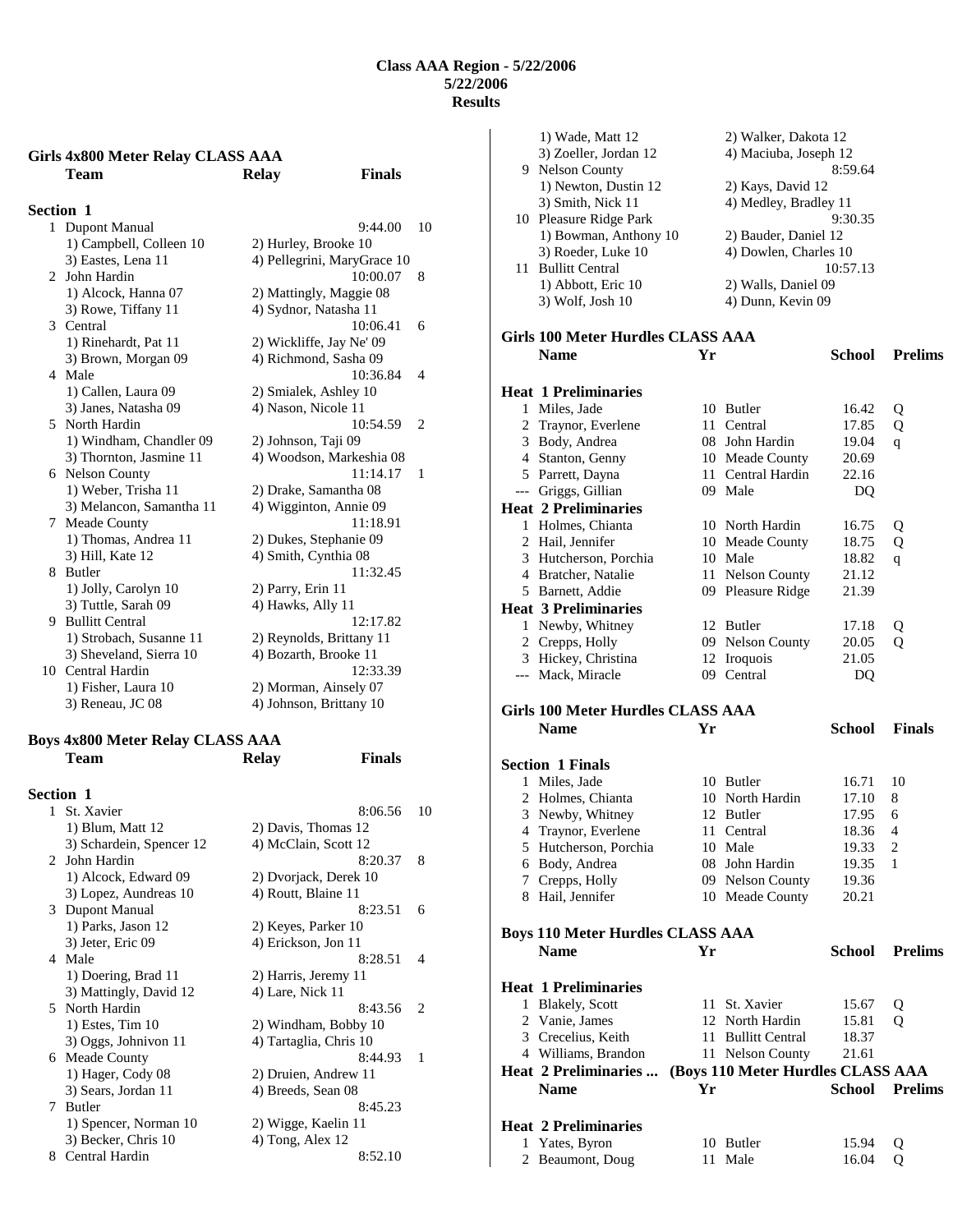|   | 3 Williams, Tamias                      |      | 10 North Hardin      | 17.11         | q              |
|---|-----------------------------------------|------|----------------------|---------------|----------------|
|   |                                         |      |                      |               |                |
|   | 4 Wise, Jordan                          |      | 09 Meade County      | 20.84         |                |
|   | <b>Heat 3 Preliminaries</b>             |      |                      |               |                |
|   | 1 Losavio, Joe                          | 11 - | St. Xavier           | 15.94         | Q              |
|   | 2 Vaughn, Demetris                      | 11   | Male                 | 16.41         |                |
|   |                                         |      |                      |               | Q              |
|   | 3 Payne, William                        |      | 10 Dupont Manual     | 17.48         | q              |
|   | 4 Copeck, Jeremy                        |      | 10 Meade County      | 20.21         |                |
|   |                                         |      |                      |               |                |
|   | <b>Boys 110 Meter Hurdles CLASS AAA</b> |      |                      |               |                |
|   | <b>Name</b>                             |      |                      |               | <b>Finals</b>  |
|   |                                         | Yr   |                      | <b>School</b> |                |
|   |                                         |      |                      |               |                |
|   | <b>Section 1 Finals</b>                 |      |                      |               |                |
|   | 1 Losavio, Joe                          |      | 11 St. Xavier        | 15.82         | 10             |
|   | 2 Blakely, Scott                        | 11.  | St. Xavier           | 15.94         | 8              |
|   |                                         |      |                      |               |                |
|   | 3 Beaumont, Doug                        |      | 11 Male              | 15.94         | 6              |
|   | 4 Vanie, James                          |      | 12 North Hardin      | 16.06         | 4              |
|   | 5 Yates, Byron                          |      | 10 Butler            | 16.13         | $\overline{c}$ |
|   | 6 Vaughn, Demetris                      |      | 11 Male              | 17.20         | 1              |
|   | 7 Payne, William                        |      | 10 Dupont Manual     | 18.10         |                |
|   | 8 Williams, Tamias                      |      | 10 North Hardin      | 18.39         |                |
|   |                                         |      |                      |               |                |
|   |                                         |      |                      |               |                |
|   | Girls 100 Meter Dash CLASS AAA          |      |                      |               |                |
|   | <b>Name</b>                             | Yr   |                      | <b>School</b> | <b>Prelims</b> |
|   |                                         |      |                      |               |                |
|   | <b>Heat 1 Preliminaries</b>             |      |                      |               |                |
|   |                                         |      | 11 North Hardin      |               |                |
|   | 1 Merriweater, Tarayla                  |      |                      | 12.87         | Q              |
|   | 2 Henry, Miki                           |      | 11 Doss              | 14.48         |                |
|   | 3 Bogard, Allie                         |      | 08 Meade County      | 14.65         |                |
|   | <b>Heat 2 Preliminaries</b>             |      |                      |               |                |
|   | 1 Brown, Chelsea                        |      | 09 Butler            | 12.04         | Q              |
|   | 2 Nwachukwu, Jennifer                   |      |                      |               |                |
|   |                                         |      | 10 Dupont Manual     | 12.69         | q              |
|   | 3 Hyche, Glennetta                      | 11-  | North Hardin         | 13.82         |                |
|   | 4 Holliman, Faith                       | 08   | John Hardin          | 14.12         |                |
|   | 5 Parker, Kelly                         |      | 09 Bullitt Central   | 15.96         |                |
|   | 6 Brent, Shkela                         |      | 10 Valley            | 15.99         |                |
|   | <b>Heat 3 Preliminaries</b>             |      |                      |               |                |
|   |                                         |      |                      |               |                |
|   | 1 Davis, Brittany                       |      | 12 Central           | 12.67         | Q              |
|   | 2 Jones, Ashley                         |      | 09 Male              | 13.17         | q              |
|   | 3 Hall, Emma                            |      | 12 Bullitt Central   | 13.67         | q              |
|   | 4 Hicks, Raylene                        |      | 11 Nelson County     | 14.80         |                |
|   | <b>Heat 4 Preliminaries</b>             |      |                      |               |                |
|   |                                         |      |                      |               |                |
|   | 1 Miles, Jade                           |      | 10 Butler            | 12.80         | Q              |
|   | 2 Smith, Nisha                          |      | 09 Central           | 13.46         | q              |
|   | 3 Allgeier, Vanessa                     | 11 - | <b>Nelson County</b> | 14.83         |                |
|   | 4 Kelch, Natasha                        |      | 08 Meade County      | 15.07         |                |
|   | --- St Felix, Claudia                   |      | 09 Iroquois          | DQ            |                |
|   |                                         |      |                      |               |                |
|   | Girls 100 Meter Dash CLASS AAA          |      |                      |               |                |
|   |                                         |      |                      |               |                |
|   | Name                                    | Yr   |                      | <b>School</b> | <b>Finals</b>  |
|   |                                         |      |                      |               |                |
|   | <b>Section 1 Finals</b>                 |      |                      |               |                |
| 1 | Brown, Chelsea                          |      | 09 Butler            | 12.86         | 10             |
|   | 2 Miles, Jade                           |      | 10 Butler            | 13.18         | 8              |
|   |                                         |      | 12 Central           | 13.19         | 6              |
|   | 3 Davis, Brittany                       |      |                      |               |                |
|   | 4 Nwachukwu, Jennifer                   |      | 10 Dupont Manual     | 13.47         | 4              |
|   | 5 Merriweater, Tarayla                  | 11   | North Hardin         | 13.48         | 2              |
|   | 6 Jones, Ashley                         | 09.  | Male                 | 13.71         | 1              |
| 7 | Smith, Nisha                            |      | 09 Central           | 14.03         |                |
|   |                                         |      |                      |               |                |
|   | <b>Boys 100 Meter Dash CLASS AAA</b>    |      |                      |               |                |
|   | <b>Name</b>                             | Yr   |                      | <b>School</b> | <b>Prelims</b> |
|   |                                         |      |                      |               |                |

|   | <b>Heat 1 Preliminaries</b>                    |    |                                |                |               |
|---|------------------------------------------------|----|--------------------------------|----------------|---------------|
|   | 1 Cooper, Gerry                                |    | 10 Dupont Manual               | 11.20          | Q             |
|   | 2 Camper, Elias                                |    | 09 John Hardin                 | 11.22          | q             |
|   | 3 Simmons, Will                                |    | 10 St. Xavier                  | 11.30          | q             |
|   | 4 Dixon, Donnell                               |    | 10 Pleasure Ridge              | 11.83          |               |
|   | 5 Coleman, Maurice                             |    | 11 Butler                      | 11.85          |               |
|   | 6 Fackler, Kyle                                |    | 08 Meade County                | 14.10          |               |
|   | <b>Heat 2 Preliminaries</b>                    |    |                                |                |               |
|   | 1 Glenn, Kenneth                               |    | 12 North Hardin                | 11.24          | Q             |
|   | 2 Harris, Trey                                 |    | 12 Butler                      | 11.87          |               |
|   | 3 Brown, Stephan                               |    | 11 Doss                        | 11.97          |               |
|   | 4 Crepps, Chad                                 |    | 11 Nelson County               | 12.21          |               |
|   | 5 Coryell, Michael                             |    | 11 Bullitt Central             | 12.61          |               |
|   | 6 Ramon, Joseph                                |    | 11 Meade County                | 13.17          |               |
|   | <b>Heat 3 Preliminaries</b>                    |    |                                |                |               |
|   | 1 Webb, Marlon                                 |    | 12 North Hardin                | 11.27          | Q             |
|   | 2 Fugate, Jeremy                               |    | 10 Male                        | 11.33          | q             |
|   | 3 Carter, LaVon                                |    | 12 Dupont Manual               | 11.35          |               |
|   | 4 Wooten, Chris                                |    | 11 Central                     | 11.80          |               |
|   | 5 Lyons, Michael                               |    | 11 Central Hardin              | 11.87          |               |
|   | 6 Moad, Jeff                                   |    | 12 St. Xavier                  | 11.90          |               |
|   | 7 Petsie, Andy                                 |    | 10 Nelson County               | 12.67          |               |
|   | <b>Heat 4 Preliminaries</b><br>1 Green, Justin |    | 09 Male                        |                |               |
|   |                                                |    | 11 Central                     | 11.22<br>11.31 | Q             |
|   | 2 Hugeley, Tim                                 |    | 12 Bullitt Central             |                | q             |
|   | 3 Vittitoe, Jeremy<br>4 Oates, Robert          | 11 | <b>Doss</b>                    | 11.78<br>12.15 |               |
|   | --- Easley, Shay                               |    | 11 Central Hardin              | FS             |               |
|   |                                                |    |                                |                |               |
|   | <b>Boys 100 Meter Dash CLASS AAA</b>           |    |                                |                |               |
|   | <b>Name</b>                                    | Yr |                                | <b>School</b>  | <b>Finals</b> |
|   |                                                |    |                                |                |               |
|   |                                                |    |                                |                |               |
|   |                                                |    |                                |                |               |
|   | <b>Section 1 Finals</b>                        |    |                                |                |               |
|   | 1 Webb, Marlon                                 |    | 12 North Hardin                | 11.30          | 10<br>8       |
|   | 2 Simmons, Will                                |    | 10 St. Xavier<br>09 Male       | 11.33<br>11.38 | 6             |
|   | 3 Green, Justin                                |    |                                | 11.40          | 4             |
|   | 4 Camper, Elias<br>5 Cooper, Gerry             |    | 09 John Hardin                 | 11.48          | 2             |
|   | 6 Hugeley, Tim                                 |    | 10 Dupont Manual<br>11 Central | 11.49          | 1             |
|   | 7 Glenn, Kenneth                               |    | 12 North Hardin                | 11.51          |               |
| 8 | Fugate, Jeremy                                 |    | 10 Male                        | 11.52          |               |
|   |                                                |    |                                |                |               |
|   | Girls 4x200 Meter Relay CLASS AAA              |    |                                |                |               |
|   | Team                                           |    | <b>Relay</b>                   | <b>Prelims</b> |               |
|   |                                                |    |                                |                |               |
|   | <b>Heat 1 Preliminaries</b>                    |    |                                |                |               |
|   | 1 North Hardin                                 |    |                                | 1:47.57        | Q             |
|   | 1) Boykin, Ashley 12                           |    | 2) Bryant, Kezia 12            |                |               |
|   | 3) Russell, Desiree 11                         |    | 4) Caldwell, Matavia 10        |                |               |
|   | 2 Male                                         |    |                                | 1:49.25        | Q             |
|   | 1) Jones, Ashley 09                            |    | 2) Jones, Danielle 09          |                |               |
|   | 3) Sydnor, Tiandrea 11                         |    | 4) Fant, Starsha 09            |                |               |
|   | 3 John Hardin                                  |    |                                | 1:56.69        | Q             |
|   | 1) Holliman, Faith 08                          |    | 2) Hollings, Latisha 09        |                |               |
|   | 3) Poirier, Jerica 11                          |    | 4) Jenkins, Kassie 09          |                |               |
|   | 4 Bullitt Central                              |    |                                | 1:58.13        | q             |
|   | 1) Johnson, Angela 10                          |    | 2) Hall, Emma 12               |                |               |
|   | 3) Welsh, Felicia 10                           |    | 4) Lentz, Jessica 09           |                |               |
|   | 5 Nelson County<br>1) Miller, Tiffany 10       |    | 2) Drake, Samantha 08          | 1:59.73        | q             |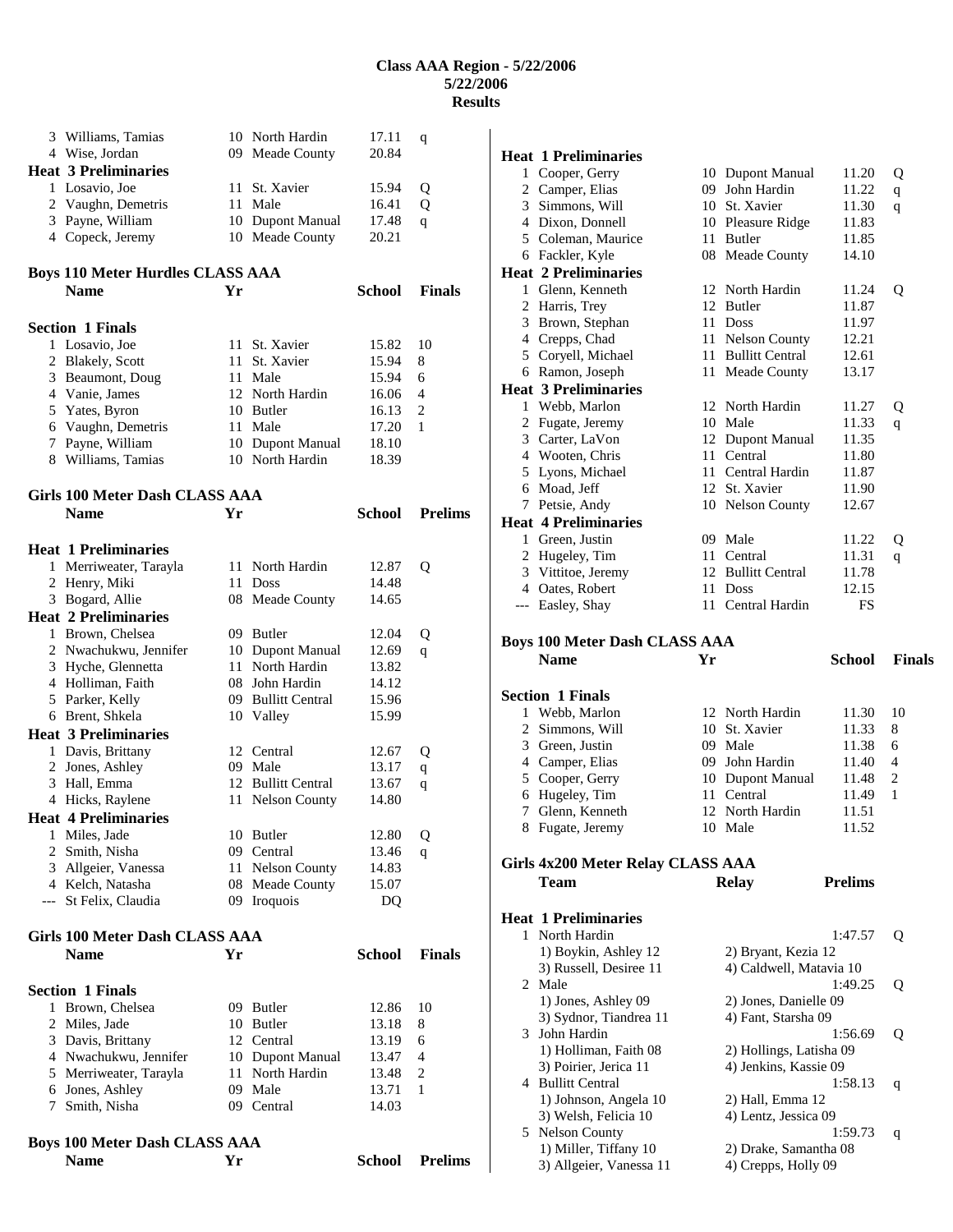| 6                           | Central Hardin              | 2:03.47                 |   |
|-----------------------------|-----------------------------|-------------------------|---|
|                             | 1) Pitcock, Jean 12         | 2) Mauldin, Rebecca 08  |   |
|                             | 3) Hornback, Jennifer 10    | 4) Toledo, Paula 12     |   |
|                             | <b>Heat 2 Preliminaries</b> |                         |   |
|                             | 1 Central                   | 1:47.68                 | Q |
|                             | 1) Davis, Brittany 12       | 2) McCellon, Ann 12     |   |
|                             | 3) Rinehardt, Pat 11        | 4) Smith, Nisha 09      |   |
| $\mathcal{D}_{\mathcal{L}}$ | <b>Butler</b>               | 1:48.41                 | Q |
|                             | 1) Miles, Jade 10           | 2) Newby, Whitney 12    |   |
|                             | 3) Johnson, KeKe 11         | 4) Cox, Shanika 09      |   |
| 3                           | Meade County                | 2:01.46                 | Q |
|                             | 1) Brown, Tiffany 07        | 2) Wright, Meredith 11  |   |
|                             | 3) Hobbs, Alexis 08         | 4) Kelch, Natasha 08    |   |
| 4                           | Dupont Manual               | 2:02.53                 |   |
|                             | 1) Peters, Megan 09         | 2) Colley, Jasmine 09   |   |
|                             | 3) Slaughter, Tiffany 12    | 4) Sackfield, Hannah 09 |   |
|                             | 5 Pleasure Ridge Park       | 2:05.10                 |   |
|                             | 1) Flatt, Stacey 12         | 2) Manning, Jessica 11  |   |
|                             | 3) Sego, Emily 11           | 4) Shaw, Tiffany 11     |   |
| 6                           | <b>Iroquois</b>             | 2:10.03                 |   |
|                             | 1) Davis, Mar Resha 09      | 2) Hickey, Christina 12 |   |
|                             | 3) Keys, April 09           | 4) St Felix, Claudia 09 |   |
|                             | 7 Valley                    | 2:12.10                 |   |
|                             | 1) Brent, Shkela 10         | 2) Harris, Kookie 09    |   |
|                             | 3) Cockrell, Tiffany 10     | 4) Avvelo, Tasha 09     |   |

## **Girls 4x200 Meter Relay CLASS AAA Team Relay Finals**

|                | 1 North Hardin          | 1:46.90                 | 10                            |
|----------------|-------------------------|-------------------------|-------------------------------|
|                | 1) Boykin, Ashley 12    | 2) Higgins, Tameia 11   |                               |
|                | 3) Bryant, Kezia 12     | 4) Caldwell, Matavia 10 |                               |
|                | 2 Central               | 1:47.00                 | 8                             |
|                | 1) Davis, Brittany 12   | 2) McCellon, Ann 12     |                               |
|                | 3) Rinehardt, Pat 11    | 4) Smith, Nisha 09      |                               |
| 3              | Male                    | 1:50.62                 | 6                             |
|                | 1) Jones, Ashley 09     | 2) Jones, Danielle 09   |                               |
|                | 3) Sydnor, Tiandrea 11  | 4) Fant, Starsha 09     |                               |
| $\overline{4}$ | <b>Butler</b>           | 1:51.05                 | $\overline{\mathcal{A}}$      |
|                | 1) Miles, Jade 10       | 2) Newby, Whitney 12    |                               |
|                | 3) Johnson, KeKe 11     | 4) Cox, Shanika 09      |                               |
|                | 5 John Hardin           | 1:57.53                 | $\mathfrak{D}_{\mathfrak{p}}$ |
|                | 1) Holliman, Faith 08   | 2) Hollings, Latisha 09 |                               |
|                | 3) Poirier, Jerica 11   | 4) Jenkins, Kassie 09   |                               |
| 6.             | <b>Bullitt Central</b>  | 1:58.45                 | 1                             |
|                | 1) Johnson, Angela 10   | 2) Hall, Emma 12        |                               |
|                | 3) Welsh, Felicia 10    | 4) Lentz, Jessica 09    |                               |
| 7              | <b>Nelson County</b>    | 1:59.65                 |                               |
|                | 1) Miller, Tiffany 10   | 2) Drake, Samantha 08   |                               |
|                | 3) Allgeier, Vanessa 11 | 4) Crepps, Holly 09     |                               |
| 8              | Meade County            | 2:00.60                 |                               |
|                | 1) Brown, Tiffany 07    | 2) Wright, Meredith 11  |                               |
|                | 3) Hobbs, Alexis 08     | 4) Kelch, Natasha 08    |                               |

## **Boys 4x200 Meter Relay CLASS AAA Team Relay Prelims**

## **Heat 1 Preliminaries**

| North Hardin             |   |
|--------------------------|---|
| 1) Webb, Marlon 12       |   |
| 3) Merriweather, Geno 10 | 4 |

 $1:31.84$  Q 2) Williams, Brandon 10 4) Molina, Chris 11

|              | <b>Section 1 Finals</b>                         |                                   |                          |   |
|--------------|-------------------------------------------------|-----------------------------------|--------------------------|---|
|              | <b>Boys 4x200 Meter Relay CLASS AAA</b><br>Team | <b>Relay</b>                      | <b>Finals</b>            |   |
|              | 3) Ward, Sean 11                                | 4) Hull, Branden 11               |                          |   |
|              | 1) Batts, Deshon 11                             | 2) Smith, Antoine 12              |                          |   |
|              | --- Doss                                        |                                   | DO                       |   |
|              | 3) Frye, Micheal 10                             | 4) Coryell, Michael 11            |                          |   |
|              | 1) Sanders, Brandon 11                          | 2) Vittitoe, Jesse 09             |                          |   |
|              | 6 Bullitt Central                               |                                   | 1:45.80                  |   |
|              | Team                                            | <b>Relay</b>                      | <b>Prelims</b>           |   |
|              | <b>Heat 2 Preliminaries </b>                    | (Boys 4x200 Meter Relay CLASS AAA |                          |   |
|              | 3) Edwards, Tim 11                              | 4) Dixon, Desmond 09              |                          |   |
|              | 1) Ellis, Sam 09                                | 2) Dixon, Donnell 10              |                          |   |
|              | 5 Pleasure Ridge Park                           |                                   | 1:39.46                  | q |
|              | 3) Sorilla, Vato 10                             | 4) Easley, Shay 11                |                          |   |
|              | 1) Cook, Bobby 12                               | 2) Turner, Terry 11               |                          |   |
|              | 4 Central Hardin                                |                                   | 1:34.82                  | q |
|              | 3) Yates, Byron 10                              | 4) Coleman, Maurice 11            |                          |   |
|              | 1) Harris, Trey 12                              |                                   | 2) Williams, Marshawn 12 |   |
|              | 3 Butler                                        |                                   | 1:34.73                  | Q |
|              | 3) Fields, Kevin 12                             | 4) Farris, Andy 09                |                          |   |
|              | 1) Cooper, Gerry 10                             | 2) Carter, LaVon 12               |                          |   |
|              | 2 Dupont Manual                                 |                                   | 1:31.42                  | Q |
|              | 3) Thomas, Paul 11                              | 4) Moad, Jeff 12                  |                          |   |
|              | 1) Spalding, Shawn 12                           | 2) Simmons, Will 10               |                          | Q |
| $\mathbf{1}$ | St. Xavier                                      |                                   | 1:31.18                  |   |
|              | <b>Heat 2 Preliminaries</b>                     |                                   |                          |   |
|              | 3) Farrish, Larry 12                            | 4) Hugeley, Tim 11                |                          |   |
|              | 1) Baldon, Keiar 10                             | 2) Harris, Steve 11               | DQ                       |   |
|              | 3) Thompson, Nathan 12<br>--- Central           | 4) Miller, James 11               |                          |   |
|              | 1) Degutis, Jason 12                            | 2) Druien, Andrew 11              |                          |   |
|              | 5 Meade County                                  |                                   | 1:42.10                  |   |
|              | 3) Kays, David 12                               | 4) Crepps, Chad 11                |                          |   |
|              | 1) Schmidt, Sebastian 11                        | 2) Weber, Adam 11                 |                          |   |
|              | 4 Nelson County                                 |                                   | 1:40.90                  |   |
|              | 3) White, Terrell 10                            | 4) Williams, Nick 10              |                          |   |
|              | 1) Jenkins, Ron 11                              | 2) Lopez, Aaron 11                |                          |   |
|              | 3 John Hardin                                   |                                   | 1:40.35                  | Q |
|              | 3) Garrett, Juan 11                             | 4) Stewart, Bryant 11             |                          |   |
|              | 1) Brown, Brandon 12                            | 2) Overall, Nathan 12             |                          |   |
|              | 2 Male                                          |                                   | 1:32.22                  | Q |
|              |                                                 |                                   |                          |   |

|   | ection 1 Finals          |                          |                             |
|---|--------------------------|--------------------------|-----------------------------|
|   | 1 North Hardin           | 1:30.55                  | 10                          |
|   | 1) Glenn, Kenneth 12     | 2) Webb, Marlon 12       |                             |
|   | 3) Merriweather, Geno 10 | 4) Williams, Brandon 10  |                             |
|   | 2 Male                   | 1:30.96                  | 8                           |
|   | 1) Brown, Brandon 12     | 2) Overall, Nathan 12    |                             |
|   | 3) Garrett, Juan 11      | 4) Green, Justin 09      |                             |
|   | 3 St. Xavier             | 1:31.01                  | 6                           |
|   | 1) Spalding, Shawn 12    | 2) Simmons, Will 10      |                             |
|   | 3) Montano, Matt 12      | 4) Thomas, Paul 11       |                             |
|   | 4 Dupont Manual          | 1:31.93                  | $\overline{A}$              |
|   | 1) Cooper, Gerry 10      | 2) Carter, LaVon 12      |                             |
|   | 3) Fields, Kevin 12      | 4) Wood, Vance 11        |                             |
|   | 5 Central Hardin         | 1:33.97                  | $\mathcal{D}_{\mathcal{L}}$ |
|   | $1)$ Cook, Bobby $12$    | 2) Turner, Terry 11      |                             |
|   | 3) Sorilla, Vato 10      | 4) Easley, Shay 11       |                             |
| 6 | <b>Butler</b>            | 1:35.85                  |                             |
|   | 1) Harris, Trey 12       | 2) Williams, Marshawn 12 |                             |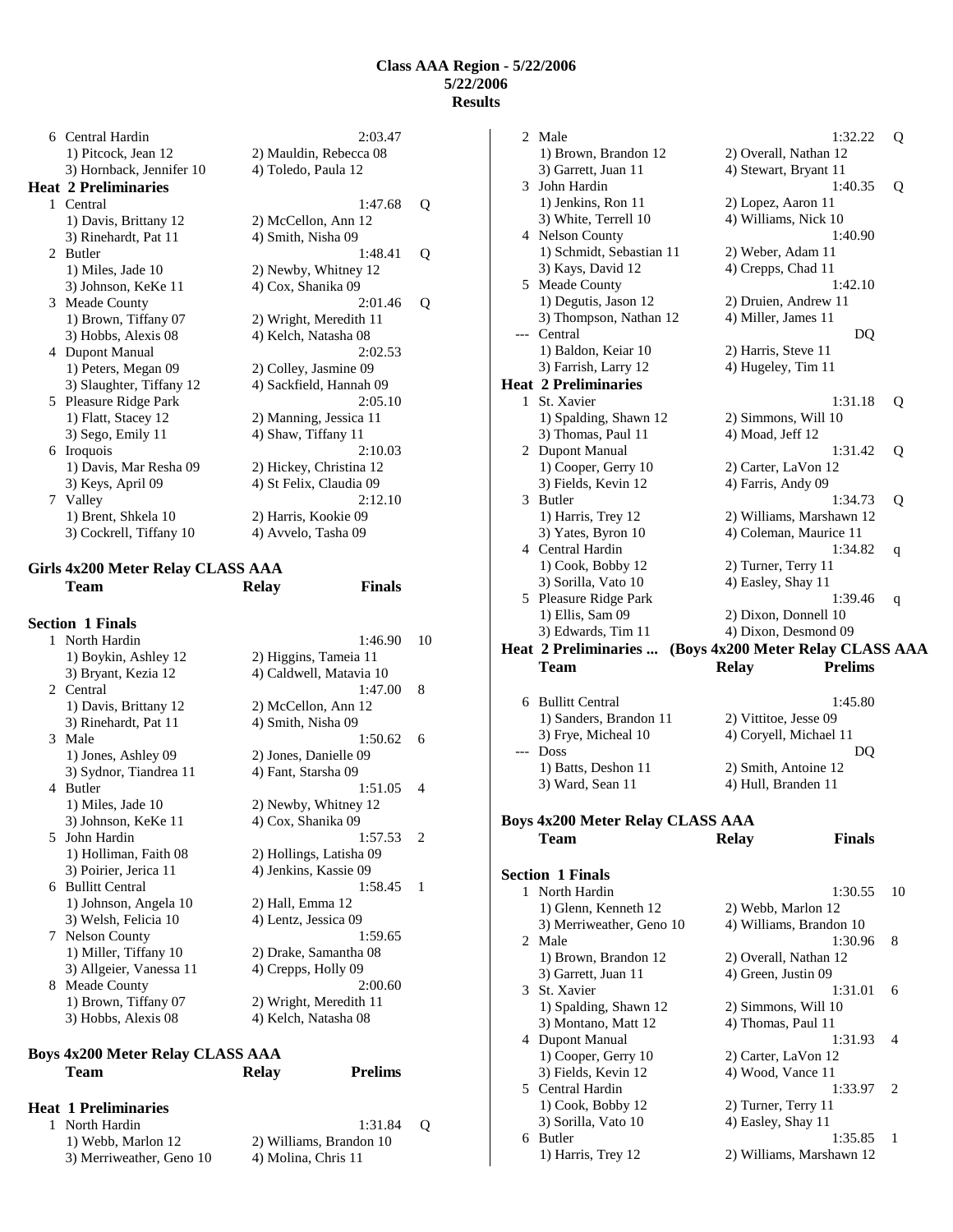|                  | 3) Yates, Byron 10<br>7 Pleasure Ridge Park<br>1) Deacon, Josh 10<br>3) Edwards, Tim 11 |    | 4) Coleman, Maurice 11<br>2) Dixon, Donnell 10<br>4) Dixon, Desmond 09 | 1:36.95            |               |
|------------------|-----------------------------------------------------------------------------------------|----|------------------------------------------------------------------------|--------------------|---------------|
|                  | 8 John Hardin<br>1) Jenkins, Ron 11<br>3) White, Terrell 10                             |    | 2) Lopez, Aaron 11<br>4) Williams, Nick 10                             | 1:39.32            |               |
|                  | Girls 1600 Meter Run CLASS AAA<br><b>Name</b>                                           | Yr |                                                                        | <b>School</b>      | <b>Finals</b> |
|                  |                                                                                         |    |                                                                        |                    |               |
| <b>Section 1</b> |                                                                                         |    |                                                                        |                    |               |
|                  | 1 Campbell, Colleen                                                                     |    | 10 Dupont Manual                                                       | 5:19.88            | 10            |
| 2                | Pellegrini, MaryGrace                                                                   |    | 10 Dupont Manual<br>09 North Hardin                                    | 5:19.89            | 8             |
| 3                | Cho, Miriam<br>4 Janes, Natasha                                                         |    | 09 Male                                                                | 5:50.70<br>5:52.83 | 6<br>4        |
|                  | 5 Wise, Ashley                                                                          |    | 08 John Hardin                                                         | 5:54.74            | 2             |
|                  | 6 Jolly, Carolyn                                                                        |    | 10 Butler                                                              | 5:58.84            | 1             |
| 7                | Wigginton, Annie                                                                        |    | 09 Nelson County                                                       | 6:08.80            |               |
|                  | 8 Davis, Kathryn                                                                        |    | 07 John Hardin                                                         | 6:11.79            |               |
|                  | 9 Nason, Nicole                                                                         |    | 11 Male                                                                | 6:18.90            |               |
|                  | 10 Johnson, Taji                                                                        |    | 09 North Hardin                                                        | 6:22.35            |               |
|                  | 11 Dukes, Stephanie                                                                     |    | 09 Meade County                                                        | 6:25.09            |               |
|                  | 12 Hawks, Ally                                                                          | 11 | Butler                                                                 | 6:32.15            |               |
|                  | 13 Strobach, Susanne                                                                    |    | 11 Bullitt Central                                                     | 6:47.18            |               |
|                  | 14 Morman, Ainsely                                                                      |    | 07 Central Hardin                                                      | 6:48.42            |               |
|                  | 15 Huffines, Hannah                                                                     |    | 08 Meade County                                                        | 6:51.60            |               |
|                  | 16 Fisher, Laura                                                                        |    | 10 Central Hardin                                                      | 6:56.06            |               |
|                  |                                                                                         |    |                                                                        |                    |               |
|                  | Boys 1600 Meter Run CLASS AAA                                                           |    |                                                                        |                    |               |
|                  | <b>Name</b>                                                                             | Yr |                                                                        | <b>School</b>      | <b>Finals</b> |
|                  |                                                                                         |    |                                                                        |                    |               |
|                  |                                                                                         |    |                                                                        |                    |               |
| <b>Section 1</b> |                                                                                         |    |                                                                        |                    |               |
| 1<br>2           | Walker, Dakota                                                                          |    | 12 Central Hardin                                                      | 5:04.74<br>5:16.12 |               |
| 3                | Roeder, Luke                                                                            |    | 10 Pleasure Ridge                                                      | 5:16.22            |               |
|                  | Humphrey, Joseph<br>4 Estes, Mark                                                       |    | 08 Meade County<br>09 Doss                                             | 5:24.93            |               |
| 5                | Smith, Nick                                                                             |    | 11 Nelson County                                                       | 5:30.74            |               |
|                  | 6 Ortiz, Ryan                                                                           |    | 09 Central Hardin                                                      | 5:34.26            |               |
| 7                | Stewart, Steven                                                                         | 11 | Valley                                                                 | 5:53.25            |               |
| 8                | Shaw, Jordan                                                                            | 10 | Valley                                                                 | 6:02.50            |               |
|                  | 9 Walls, Daniel                                                                         |    | 09 Bullitt Central                                                     | 6:17.40            |               |
| <b>Section 2</b> |                                                                                         |    |                                                                        |                    |               |
| 1                | Davis, Thomas                                                                           | 12 | St. Xavier                                                             | 4:28.25            | 10            |
| 2                | Long, Brian                                                                             | 11 | St. Xavier                                                             | 4:28.61            | 8             |
| 3                | Parks, Jason                                                                            | 12 | Dupont Manual                                                          | 4:33.16            | 6             |
|                  | 4 Lare, Nick                                                                            | 11 | Male                                                                   | 4:35.16            | 4             |
|                  | 5 Windham, Bobby                                                                        |    | 10 North Hardin                                                        | 4:39.26            | 2             |
| 6                | Dvorjack, Derek                                                                         | 10 | John Hardin                                                            | 4:42.42            | 1             |
| 7                | Wigge, Kaelin                                                                           | 11 | Butler                                                                 | 4:43.33            |               |
| 8                | Kuntz, Anthony                                                                          | 12 | John Hardin                                                            | 4:48.10            |               |
| 9.<br>10         | Kitchens, Chris                                                                         | 09 | 12 Doss<br>Male                                                        | 4:48.96            |               |
| 11               | LeGrand, Andrew                                                                         | 12 |                                                                        | 4:53.05            |               |
| 12               | Bauder, Daniel<br>Keyes, Parker                                                         | 10 | Pleasure Ridge<br>Dupont Manual                                        | 4:53.95<br>4:54.03 |               |
| 13               | Medley, Bradley                                                                         | 11 | Nelson County                                                          | 4:58.42            |               |
| 14               | Hamlet, Steven                                                                          | 10 | Meade County                                                           | 5:00.46            |               |
| 15               | Hoette, Brian                                                                           | 12 | North Hardin                                                           | 5:02.93            |               |
|                  | 16 Price, Addison                                                                       | 11 | Butler                                                                 | 5:05.22            |               |

| Girls 4x100 Meter Relay CLASS AAA |       |                |
|-----------------------------------|-------|----------------|
| <b>Team</b>                       | Relay | <b>Prelims</b> |

|   | <b>Heat 1 Preliminaries</b>                  |                                                          |    |
|---|----------------------------------------------|----------------------------------------------------------|----|
|   | 1 North Hardin                               | 51.67                                                    | Q  |
|   | 1) Higgins, Tameia 11                        | 2) Woodson, Brianna 07                                   |    |
|   | 3) Hyche, Glennetta 11                       | 4) Merriweater, Tarayla 11                               |    |
|   | 2 Male                                       | 52.20                                                    | Q  |
|   | 1) Alberhasky, Ali 09                        | 2) Sydnor, Tiandrea 11                                   |    |
|   | 3) Jones, Danielle 09                        | 4) Jones, Ashley 09                                      |    |
|   | 3 Dupont Manual<br>1) Henry, Casey 11        | 57.60                                                    | Q  |
|   | 3) Slaughter, Tiffany 12                     | 2) Colley, Jasmine 09<br>4) Peters, Megan 09             |    |
|   | 4 Pleasure Ridge Park                        | 1:02.89                                                  |    |
|   | 1) Flatt, Stacey 12                          | 2) Manning, Jessica 11                                   |    |
|   | 3) Shaw, Tiffany 11                          | 4) Sheffield, Amanda 09                                  |    |
|   | 5 Central Hardin                             | 1:05.92                                                  |    |
|   | 1) Reneau, JC 08                             | 2) Parrett, Tori 08                                      |    |
|   | 3) Johnson, Brittany 10                      | 4) Wartluft, Nancy 08                                    |    |
|   | <b>Heat 2 Preliminaries</b>                  |                                                          |    |
|   | 1 Butler                                     | 53.30                                                    | Q  |
|   | 1) Cox, Shanika 09                           | 2) Berkley, Karma 10                                     |    |
|   | 3) Holman, Nicole 12                         | 4) Bates, Shontel 09                                     |    |
|   |                                              | Heat 2 Preliminaries  (Girls 4x100 Meter Relay CLASS AAA |    |
|   | Team                                         | <b>Prelims</b><br><b>Relay</b>                           |    |
|   | 2 Bullitt Central                            | 56.94                                                    | Q  |
|   | 1) Hall, Emma 12                             | 2) Lentz, Jessica 09                                     |    |
|   | 3) Marraman, Kristin 10                      | 4) Johnson, Angela 10                                    |    |
|   | 3 Nelson County                              | 58.59                                                    | Q  |
|   | 1) Allgeier, Vanessa 11                      | 2) Miller, Krystol 11                                    |    |
|   | 3) Miller, Tiffany 10                        | 4) Hicks, Raylene 11                                     |    |
|   | 4 Meade County                               | 59.28                                                    | q  |
|   | 1) Morgan, Jesse 08                          | 2) Woodward, Johnna 08                                   |    |
|   | 3) Wright, Meredith 11                       | 4) Lancaster, Christina 08                               |    |
|   | 5 Valley                                     | 1:02.85                                                  | q  |
|   | 1) Avvelo, Tasha 09                          | 2) Brent, Shkela 10                                      |    |
|   | 3) Cockrell, Tiffany 10                      | 4) Harris, Kookie 09                                     |    |
|   | --- Central<br>1) Coleman, Monique 12        | DQ<br>2) Traynor, Everlene 11                            |    |
|   | 3) McCellon, Ann 12                          | 4) Smith, Nisha 09                                       |    |
|   |                                              |                                                          |    |
|   | Girls 4x100 Meter Relay CLASS AAA            |                                                          |    |
|   | Team                                         | <b>Relay</b><br><b>Finals</b>                            |    |
|   |                                              |                                                          |    |
|   | <b>Section 1 Finals</b>                      |                                                          |    |
|   | 1 North Hardin                               | 51.37                                                    | 10 |
|   | 1) Higgins, Tameia 11                        | 2) Woodson, Brianna 07                                   |    |
|   | 3) Hyche, Glennetta 11                       | 4) Merriweater, Tarayla 11                               |    |
|   | 2 Butler                                     | 52.05                                                    | 8  |
|   | 1) Berkley, Karma 10<br>3) Holman, Nicole 12 | 2) Johnson, KeKe 11<br>4) Bates, Shontel 09              |    |
|   | 3 Male                                       | 52.20                                                    | 6  |
|   | 1) Hutcherson, Porchia 10                    | 2) Alberhasky, Ali 09                                    |    |
|   | 3) Sydnor, Tiandrea 11                       | 4) Jones, Ashley 09                                      |    |
|   | 4 Bullitt Central                            | 56.60                                                    | 4  |
|   | 1) Hall, Emma 12                             | 2) Lentz, Jessica 09                                     |    |
|   | 3) Marraman, Kristin 10                      | 4) Johnson, Angela 10                                    |    |
|   | 5 Dupont Manual                              | 57.27                                                    | 2  |
|   | 1) Henry, Casey 11                           | 2) Colley, Jasmine 09                                    |    |
|   | 3) Slaughter, Tiffany 12                     | 4) Peters, Megan 09                                      |    |
| 6 | Nelson County                                | 57.64                                                    | 1  |
|   | 1) Allgeier, Vanessa 11                      | 2) Miller, Krystol 11                                    |    |
|   | 3) Miller, Tiffany 10                        | 4) Hicks, Raylene 11                                     |    |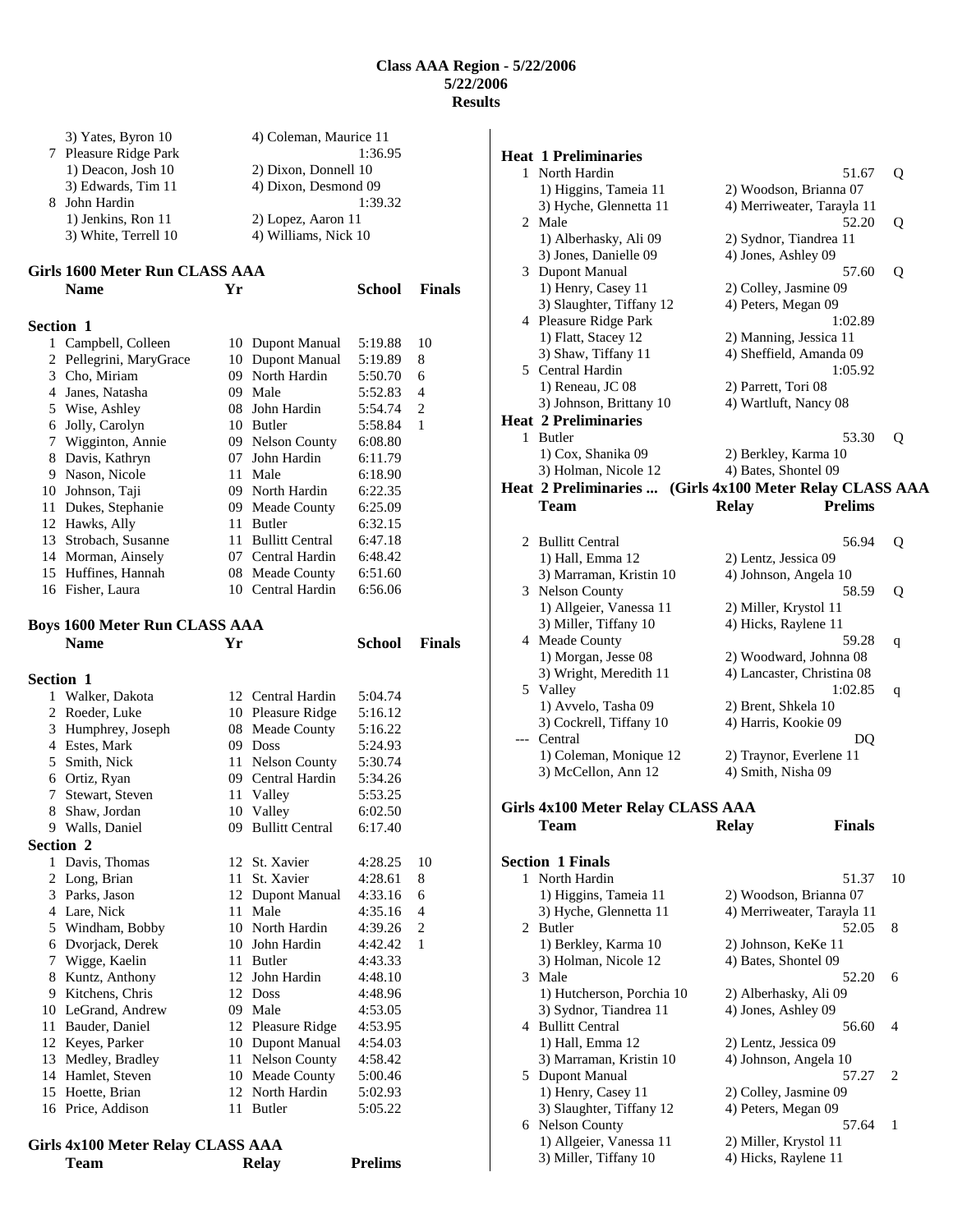|    | 7 Meade County                          | 58.60                          |   |
|----|-----------------------------------------|--------------------------------|---|
|    | 1) Morgan, Jesse 08                     | 2) Woodward, Johnna 08         |   |
|    | 3) Wright, Meredith 11                  | 4) Lancaster, Christina 08     |   |
|    | 8 Valley                                | 1:00.88                        |   |
|    | 1) Avvelo, Tasha 09                     | 2) Brent, Shkela 10            |   |
|    | 3) Cockrell, Tiffany 10                 | 4) Harris, Kookie 09           |   |
|    |                                         |                                |   |
|    | <b>Boys 4x100 Meter Relay CLASS AAA</b> |                                |   |
|    | Team                                    | <b>Prelims</b><br><b>Relay</b> |   |
|    |                                         |                                |   |
|    | <b>Heat 1 Preliminaries</b>             |                                |   |
| 1  | Male                                    | 43.90                          | Q |
|    | 1) Fugate, Jeremy 10                    | 2) Garrett, Juan 11            |   |
|    | 3) Overall, Nathan 12                   | 4) Green, Justin 09            |   |
| 2  | North Hardin                            | 44.06                          | Q |
|    | 1) Glenn, Kenneth 12                    | 2) Webb, Marlon 12             |   |
|    | 3) Johnson, Ferantee 11                 | 4) Williams, Brandon 10        |   |
|    | 3 Central Hardin                        | 45.63                          | Q |
|    | 1) Easley, Shay 11                      | 2) Sorilla, Vato 10            |   |
|    | 3) Carlberg, Trey 12                    | 4) Lyons, Michael 11           |   |
|    | 4 Butler                                | 46.23                          | q |
|    | 1) Harris, Trey 12                      | 2) Williams, Marshawn 12       |   |
|    | 3) Coleman, Maurice 11                  | 4) Stanley, Grover 10          |   |
| 5. | <b>Bullitt Central</b>                  | 49.13                          |   |
|    | 1) Vittitoe, Jeremy 12                  | 2) Vittitoe, Jesse 09          |   |
|    | 3) Crecelius, Keith 11                  | 4) Coryell, Michael 11         |   |
| 6  | <b>Nelson County</b>                    | 50.95                          |   |
|    | 1) Weber, Adam 11                       | 2) Petsie, Andy 10             |   |
|    | 3) Hardin, Brandon 10                   | 4) Williams, Brandon 11        |   |
|    | --- Doss                                | DQ                             |   |
|    | 1) Brown, Stephan 11                    | 2) Smith, Antoine 12           |   |
|    | 3) Oates, Robert 11                     | 4) Ward, Sean 11               |   |
|    | <b>Heat 2 Preliminaries</b>             |                                |   |
| 1  | <b>Dupont Manual</b>                    | 43.42                          | Q |
|    | 1) Carter, LaVon 12                     | 2) Fields, Kevin 12            |   |
|    | 3) Cooper, Gerry 10                     | 4) Wood, Vance 11              |   |
| 2  | St. Xavier                              | 43.92                          | Q |
|    | 1) Simmons, Will 10                     | 2) Wilkerson, Brad 09          |   |
|    | 3) Montano, Matt 12                     | 4) Thomas, Paul 11             |   |
| 3  | Central                                 | 44.73                          | Q |
|    | 1) Hugeley, Tim 11                      | 2) Baldon, Keiar 10            |   |
|    | 3) Wooten, Chris 11                     | 4) Moore, Nigel 12             |   |
| 4  | John Hardin                             | 48.56                          | q |
|    | 1) Jenkins, Ron 11                      | 2) Lopez, Aaron 11             |   |
|    | 3) Lawson, Malcolm 12                   | 4) Williams, Nick 10           |   |
| 5  | Pleasure Ridge Park                     | 48.66                          |   |
|    | 1) Dixon, Donnell 10                    | 2) Dixon, Desmond 09           |   |
|    | 3) Ellis, Sam 09                        | 4) Hammons, Nick 11            |   |
| 6  | Meade County                            | 51.87                          |   |
|    | 1) Ramon, Joseph 11                     | 2) Muller, Justin 08           |   |
|    | 3) Nowland, Kevin 09                    | 4) Wise, Jordan 09             |   |
|    |                                         |                                |   |

| <b>Boys 4x100 Meter Relay CLASS AAA</b><br><b>Team</b> | Relay | <b>Finals</b> |  |
|--------------------------------------------------------|-------|---------------|--|
| <b>Section 1 Finals</b><br>1.11                        |       | $\sqrt{10}$   |  |

| Male                  |                     | 43.46 10 |    |
|-----------------------|---------------------|----------|----|
| 1) Fugate, Jeremy 10  | 2) Garrett, Juan 11 |          |    |
| 3) Overall, Nathan 12 | 4) Green, Justin 09 |          |    |
| 2 Dupont Manual       |                     | 43.50    | -8 |
| 1) Carter, LaVon 12   | 2) Fields, Kevin 12 |          |    |
| 3) Cooper, Gerry 10   | 4) Wood, Vance 11   |          |    |

|   | 3 North Hardin                                       |     |                              | 43.65              | 6              |
|---|------------------------------------------------------|-----|------------------------------|--------------------|----------------|
|   | 1) Glenn, Kenneth 12                                 |     | 2) Webb, Marlon 12           |                    |                |
|   | 3) Johnson, Ferantee 11                              |     | 4) Williams, Brandon 10      |                    |                |
|   | 4 St. Xavier                                         |     |                              | 43.82              | 4              |
|   | 1) Simmons, Will 10                                  |     | 2) Wilkerson, Brad 09        |                    |                |
|   | 3) Montano, Matt 12                                  |     | 4) Thomas, Paul 11           |                    |                |
|   | 5 Central                                            |     |                              | 44.48              | 2              |
|   | 1) Hugeley, Tim 11                                   |     | 2) Baldon, Keiar 10          |                    |                |
|   | 3) Herriford, Terrance 11                            |     | 4) Moore, Nigel 12           |                    |                |
|   | Section 1 Finals  (Boys 4x100 Meter Relay CLASS AAA) |     |                              |                    |                |
|   | <b>Team</b>                                          |     | <b>Relay</b>                 | <b>Finals</b>      |                |
|   |                                                      |     |                              |                    |                |
|   | 6 Butler                                             |     |                              | 45.41              | 1              |
|   | 1) Harris, Trey 12                                   |     | 2) Williams, Marshawn 12     |                    |                |
|   | 3) Coleman, Maurice 11                               |     | 4) Reed, Martez 11           |                    |                |
|   | 7 Central Hardin                                     |     |                              | 45.82              |                |
|   | 1) Easley, Shay 11                                   |     | 2) Ruth, Matt 11             |                    |                |
|   | 3) Carlberg, Trey 12<br>8 John Hardin                |     | 4) Sorilla, Vato 10          | 48.38              |                |
|   | 1) Jenkins, Ron 11                                   |     | 2) Lopez, Aaron 11           |                    |                |
|   | 3) Lawson, Malcolm 12                                |     | 4) Williams, Nick 10         |                    |                |
|   |                                                      |     |                              |                    |                |
|   | Girls 400 Meter Dash CLASS AAA                       |     |                              |                    |                |
|   | <b>Name</b>                                          | Yr  |                              | School             | <b>Prelims</b> |
|   |                                                      |     |                              |                    |                |
|   | <b>Heat 1 Preliminaries</b>                          |     |                              |                    |                |
|   | 1 Nwachukwu, Jennifer                                |     | 10 Dupont Manual             | 59.96              | Q              |
|   | 2 White, Chantee                                     |     | 08 John Hardin               | 1:01.31            | q              |
|   | 3 Griffin, Maurisha                                  |     | 09 Male                      | 1:06.82            |                |
|   | 4 Sego, Emily                                        |     | 11 Pleasure Ridge            | 1:10.36            |                |
|   | 5 McIntosh, Erin                                     |     | 12 Meade County              | 1:13.86            |                |
|   | 6 Smith, Paige                                       |     | 09 Doss                      | 1:22.30            |                |
|   | <b>Heat 2 Preliminaries</b>                          |     |                              |                    |                |
|   | 1 Boykin, Ashley                                     |     | 12 North Hardin              | 1:00.48            | Q              |
|   | 2 Fant, Starsha                                      |     | 09 Male                      | 1:01.95            | q              |
|   | 3 Pitcock, Jean                                      |     | 12 Central Hardin            | 1:07.09            |                |
|   | 4 Weber, Trisha                                      |     | 11 Nelson County             | 1:12.36            |                |
|   | <b>Heat 3 Preliminaries</b>                          |     | 12 Central                   |                    |                |
| 1 | Davis, Brittany<br>2 Caldwell, Matavia               |     | 10 North Hardin              | 1:00.06<br>1:04.70 | Q              |
| 3 | Jenkins, Shelby                                      |     | 08 Meade County              | 1:07.23            | q              |
| 4 | Johnson, KeKe                                        |     | 11 Butler                    | 1:08.17            |                |
| 5 | Hollings, Latisha                                    | 09. | John Hardin                  | 1:13.77            |                |
|   | <b>Heat 4 Preliminaries</b>                          |     |                              |                    |                |
|   | 1 Brown, Chelsea                                     |     | 09 Butler                    | 1:02.62            | Q              |
| 2 | Brown, Morgan                                        |     | 09 Central                   | 1:04.49            | q              |
| 3 | Eastes, Lena                                         |     | 11 Dupont Manual             | 1:04.83            |                |
|   | 4 Miller, Tiffany                                    |     | 10 Nelson County             | 1:12.93            |                |
|   | 5 Hornback, Jennifer                                 |     | 10 Central Hardin            | 1:17.91            |                |
|   |                                                      |     |                              |                    |                |
|   | Girls 400 Meter Dash CLASS AAA                       |     |                              |                    |                |
|   | <b>Name</b>                                          | Yr  |                              | <b>School</b>      | <b>Finals</b>  |
|   |                                                      |     |                              |                    |                |
| 1 | <b>Section 1 Finals</b><br>Brown, Chelsea            |     | 09 Butler                    | 56.05              | 10             |
| 2 |                                                      |     |                              |                    |                |
|   |                                                      |     |                              |                    |                |
| 3 | Davis, Brittany                                      |     | 12 Central                   | 58.22              | 8              |
|   | Boykin, Ashley                                       |     | 12 North Hardin              | 58.79              | 6<br>4         |
| 5 | 4 White, Chantee                                     |     | 08 John Hardin<br>09 Central | 1:01.80<br>1:03.46 | 2              |
| 6 | Brown, Morgan<br>Fant, Starsha                       |     | 09 Male                      | 1:05.97            | 1              |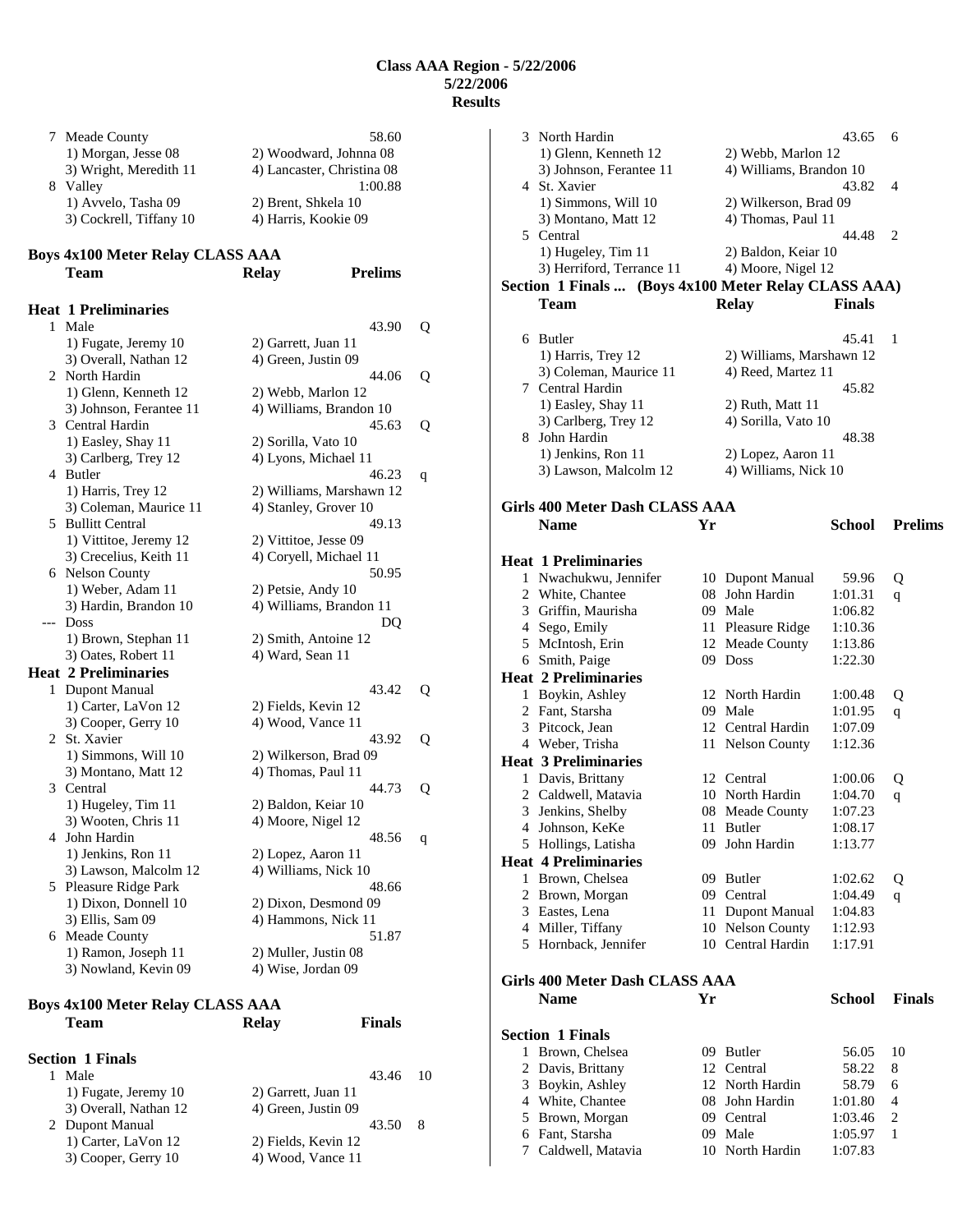|              | <b>Boys 400 Meter Dash CLASS AAA</b>          |      |                                        |                |                |
|--------------|-----------------------------------------------|------|----------------------------------------|----------------|----------------|
|              | <b>Name</b>                                   | Yr   |                                        | <b>School</b>  | <b>Prelims</b> |
|              | <b>Heat 1 Preliminaries</b>                   |      |                                        |                |                |
|              | 1 Turner, Terry                               | 11   | Central Hardin                         | 53.03          | Q              |
|              | 2 Edwards, Tim                                | 11   | Pleasure Ridge                         | 53.47          | q              |
|              | 3 Price, Forrest                              |      | 12 Male                                | 54.37          |                |
|              | 4 Harris, Steve                               | 11 - | Central                                | 55.17          |                |
|              | 5 O'Quinn, Sherrick                           |      | 12 Dupont Manual                       | 56.84          |                |
|              | <b>Heat 2 Preliminaries</b>                   |      |                                        |                |                |
|              | 1 Dodson, Lewis                               |      | 10 Male                                | 52.43          | Q              |
|              | 2 Molina, Chris                               |      | 11 North Hardin                        | 53.80          |                |
|              | 3 Routt, Blaine                               | 11   | John Hardin                            | 54.60          |                |
|              | 4 Smith, Antoine                              |      | 12 Doss                                | 57.60          |                |
|              | 5 Crepps, Chad                                | 11-  | <b>Nelson County</b>                   | 58.11          |                |
|              | <b>Heat 3 Preliminaries</b>                   |      |                                        |                |                |
|              | 1 Farrish, Larry                              |      | 12 Central                             | 51.80          | Q              |
|              | 2 Burnett, Raphael                            | 11   | Butler                                 | 52.63          | q              |
|              | 3 Lyons, Brad                                 | 10   | St. Xavier                             | 55.10          |                |
|              | 4 Cook, Bobby                                 |      | 12 Central Hardin                      | 56.54          |                |
|              | 5 Dailey, John                                |      | 12 Meade County                        | 59.91          |                |
|              | 6 Farris, Andy                                |      | 09 Dupont Manual                       | 1:03.85        |                |
|              | <b>Heat 4 Preliminaries</b>                   |      |                                        |                |                |
| $\mathbf{1}$ | Spalding, Shawn                               | 12   | St. Xavier                             | 51.55          | Q              |
|              | 2 Camper, Elias                               |      | 09 John Hardin                         | 52.46          | q              |
|              | 3 Coley, Shawn                                |      | 09 North Hardin                        | 53.00          | q              |
|              | 4 Dowlen, Charles                             |      | 10 Pleasure Ridge                      | 57.09          |                |
|              | 5 Thompson, Nathan                            |      | 12 Meade County                        | 57.96          |                |
|              |                                               |      |                                        |                |                |
|              | <b>Boys 400 Meter Dash CLASS AAA</b>          |      |                                        |                |                |
|              | <b>Name</b>                                   | Yr   |                                        | <b>School</b>  | <b>Finals</b>  |
|              |                                               |      |                                        |                |                |
|              |                                               |      |                                        |                |                |
|              | <b>Section 1 Finals</b>                       |      |                                        |                |                |
| 1            | Farrish, Larry                                |      | 12 Central                             | 50.67          | 10             |
| 2            | Turner, Terry                                 | 11 - | Central Hardin                         | 51.22          | 8              |
| 3            | Spalding, Shawn                               |      | 12 St. Xavier                          | 51.42          | 6              |
|              | 4 Dodson, Lewis                               |      | 10 Male                                | 51.74          | 4              |
|              | 5 Burnett, Raphael                            |      | 11 Butler                              | 51.88          | 2              |
|              | 6 Camper, Elias                               |      | 09 John Hardin                         | 51.93          | 1              |
| 8            | 7 Edwards, Tim<br>Coley, Shawn                | 11   | Pleasure Ridge<br>09 North Hardin      | 53.08<br>53.60 |                |
|              |                                               |      |                                        |                |                |
|              | <b>Girls 300 Meter Hurdles CLASS AAA</b>      |      |                                        |                |                |
|              | Name                                          | Yr   |                                        | <b>School</b>  | <b>Prelims</b> |
|              | <b>Heat 1 Preliminaries</b>                   |      |                                        |                |                |
|              |                                               |      |                                        |                |                |
|              | 1 Brown, Tiffany                              | 11   | 07 Meade County                        | 50.14          | Q              |
|              | 2 Henry, Casey                                | 08   | <b>Dupont Manual</b><br>John Hardin    | 50.80<br>55.11 | Q              |
|              | 3 Body, Andrea                                |      |                                        | 55.15          |                |
|              | 4 Crepps, Holly                               |      | 09 Nelson County<br>10 Bullitt Central | 1:00.39        |                |
|              | 5 Wright, Leah<br><b>Heat 2 Preliminaries</b> |      |                                        |                |                |
|              | 1 Hutcherson, Porchia                         |      | 10 Male                                |                |                |
|              |                                               |      | 12 Butler                              | 49.94<br>51.13 | Q<br>Q         |
|              | 2 Newby, Whitney<br>3 Traynor, Everlene       |      | 11 Central                             | 54.37          |                |
|              | 4 Hail, Jennifer                              |      | 10 Meade County                        | 56.24          |                |
|              | 5 Hickey, Christina                           |      | 12 Iroquois                            | 1:00.15        |                |
|              | <b>Heat 2 Preliminaries </b>                  |      | (Girls 300 Meter Hurdles CLASS AAA     |                |                |

|   | 6 Lawrence, Lauren                       |    | 09 Nelson County   | 1:00.28       |                   |
|---|------------------------------------------|----|--------------------|---------------|-------------------|
|   | 7 Mauldin, Rebecca                       |    | 08 Central Hardin  | 1:06.95       |                   |
|   | <b>Heat 3 Preliminaries</b>              |    |                    |               |                   |
|   | 1 Brown, Chelsea                         |    | 09 Butler          | 49.11         | Q                 |
|   | 2 Holmes, Chianta                        |    | 10 North Hardin    | 50.81         | Q                 |
|   | 3 Sackfield, Hannah                      |    | 09 Dupont Manual   | 52.50         | $\mathbf q$       |
|   | 4 Briggs, Danielle                       |    | 10 Central         | 53.92         |                   |
|   |                                          |    | 09 Male            | 54.79         | q                 |
|   | 5 Griggs, Gillian                        |    |                    |               |                   |
|   | 6 Avvelo, Tasha                          |    | 09 Valley          | 59.35         |                   |
|   | 7 Barnett, Addie                         |    | 09 Pleasure Ridge  | 59.62         |                   |
|   |                                          |    |                    |               |                   |
|   | <b>Girls 300 Meter Hurdles CLASS AAA</b> |    |                    |               |                   |
|   | <b>Name</b>                              | Yr |                    | <b>School</b> | <b>Finals</b>     |
|   |                                          |    |                    |               |                   |
|   | <b>Section 1 Finals</b>                  |    |                    |               |                   |
|   | 1 Brown, Chelsea                         |    | 09 Butler          | 47.68         | 10                |
|   | 2 Hutcherson, Porchia                    |    | 10 Male            | 49.33         | 8                 |
|   | 3 Newby, Whitney                         |    | 12 Butler          | 50.29         | 6                 |
|   | 4 Brown, Tiffany                         |    | 07 Meade County    | 50.63         | 4                 |
|   | 5 Holmes, Chianta                        |    | 10 North Hardin    |               |                   |
|   |                                          |    | 10 Central         | 50.72         | 2<br>$\mathbf{1}$ |
|   | 6 Briggs, Danielle                       |    |                    | 52.45         |                   |
|   | --- Henry, Casey                         |    | 11 Dupont Manual   | <b>DNF</b>    |                   |
|   |                                          |    |                    |               |                   |
|   | <b>Boys 300 Meter Hurdles CLASS AAA</b>  |    |                    |               |                   |
|   | <b>Name</b>                              | Yr |                    | <b>School</b> | <b>Prelims</b>    |
|   |                                          |    |                    |               |                   |
|   | <b>Heat 1 Preliminaries</b>              |    |                    |               |                   |
|   | 1 Yates, Byron                           |    | 10 Butler          | 41.59         | Q                 |
|   | 2 Blakely, Scott                         |    | 11 St. Xavier      | 42.68         | Q                 |
|   | 3 Sorilla, Vato                          |    | 10 Central Hardin  | 45.01         |                   |
|   |                                          |    | 11 Bullitt Central |               |                   |
|   | 4 Crecelius, Keith                       |    |                    | 45.18         |                   |
|   | 5 Kays, David                            |    | 12 Nelson County   | 46.08         |                   |
|   | 6 Voshell, Shane                         |    | 09 John Hardin     | 48.91         |                   |
|   | <b>Heat 2 Preliminaries</b>              |    |                    |               |                   |
|   | 1 Johnson, Ferantee                      |    | 11 North Hardin    | 42.01         | Q                 |
|   | 2 McClendon, Matt                        |    | 10 St. Xavier      | 42.61         | Q                 |
|   | 3 Vaughn, Demetris                       |    | 11 Male            | 43.28         | q                 |
|   | 4 Brown, Marshall                        |    | 10 Meade County    | 46.75         |                   |
|   | 5 Wezensky, Adam                         |    | 09 Dupont Manual   | 50.90         |                   |
|   | --- Newton, Dustin                       |    | 12 Nelson County   | FS            |                   |
|   | <b>Heat 3 Preliminaries</b>              |    |                    |               |                   |
| 1 | Hayes, Michael                           |    | 11 Male            | 43.06         | ${\bf Q}$         |
|   | 2 Vanie, James                           |    | 12 North Hardin    | 43.75         | Q                 |
|   | 3 Miller, James                          |    | 11 Meade County    | 44.12         | q                 |
|   | 4 Warsaw, Stephen                        |    | 10 John Hardin     | 48.46         |                   |
|   | 5 Bowman, Anthony                        |    | 10 Pleasure Ridge  | 49.83         |                   |
|   | 6 Crowe, Cory                            |    | 10 Valley          | 57.87         |                   |
|   |                                          |    |                    |               |                   |
|   |                                          |    |                    |               |                   |
|   | <b>Boys 300 Meter Hurdles CLASS AAA</b>  |    |                    |               |                   |
|   | <b>Name</b>                              | Yr |                    | <b>School</b> | <b>Finals</b>     |
|   |                                          |    |                    |               |                   |
|   | <b>Section 1 Finals</b>                  |    |                    |               |                   |
| 1 | Johnson, Ferantee                        | 11 | North Hardin       | 40.44         | 10                |
| 2 | Hayes, Michael                           | 11 | Male               | 40.71         | 8                 |
|   | 3 Yates, Byron                           |    | 10 Butler          | 40.97         | 6                 |
|   | 4 Blakely, Scott                         |    | 11 St. Xavier      | 41.88         | 4                 |
|   | 5 Vanie, James                           |    | 12 North Hardin    | 42.75         | 2                 |
|   | 6 McClendon, Matt                        |    | 10 St. Xavier      | 43.18         | 1                 |
|   |                                          |    |                    |               |                   |
|   |                                          |    |                    |               |                   |
|   | 7 Vaughn, Demetris                       |    | 11 Male            | 43.32         |                   |
| 8 | Miller, James                            | 11 | Meade County       | 44.21         |                   |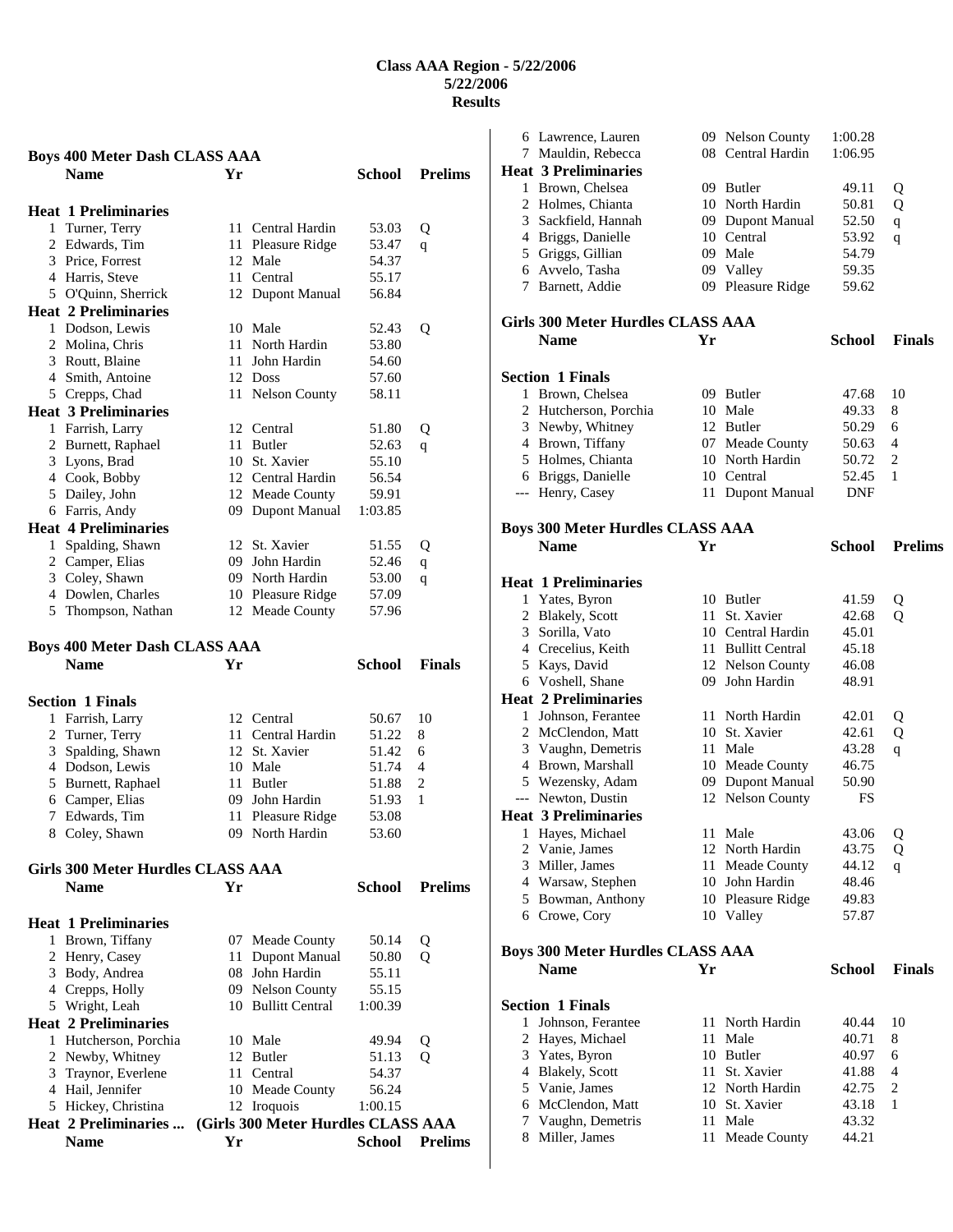| <b>Girls 800 Meter Run CLASS AAA</b> |                                       |     |                                      |               |                |
|--------------------------------------|---------------------------------------|-----|--------------------------------------|---------------|----------------|
|                                      | <b>Name</b>                           | Yr  |                                      | School        | <b>Finals</b>  |
|                                      |                                       |     |                                      |               |                |
| <b>Section 1</b>                     |                                       |     |                                      |               |                |
| 1                                    | Campbell, Colleen                     |     | 10 Dupont Manual                     | 2:21.47       | 10             |
|                                      | 2 Hurley, Brooke                      |     | 10 Dupont Manual                     | 2:23.41       | 8              |
|                                      | 3 Sydnor, Natasha                     | 11  | John Hardin                          | 2:26.26       | 6              |
|                                      | 4 Wickliffe, Jay Ne'                  |     | 09 Central                           | 2:27.11       | 4              |
|                                      | 5 Fisher, Laura                       |     | 10 Central Hardin                    | 2:27.13       | 2              |
|                                      | 6 Callen, Laura                       |     | 09 Male                              | 2:32.67       | 1              |
|                                      | 7 Alcock, Hanna                       |     | 07 John Hardin                       | 2:34.25       |                |
|                                      | 8 Smialek, Ashley                     |     | 10 Male                              | 2:38.67       |                |
|                                      | 9 Windham, Chandler                   |     | 09 North Hardin                      | 2:40.03       |                |
|                                      | 10 Wigginton, Annie                   |     | 09 Nelson County                     | 2:45.44       |                |
|                                      | 11 Jolly, Carolyn                     |     | 10 Butler                            | 2:45.78       |                |
|                                      | 12 Hill, Kate                         |     | 12 Meade County                      | 2:47.16       |                |
|                                      | 13 Shaw, Tiffany                      |     | 11 Pleasure Ridge                    | 2:48.48       |                |
|                                      | 14 Johnson, Taji                      |     | 09 North Hardin                      | 2:58.05       |                |
|                                      | 15 Parry, Erin                        |     | 11 Butler                            | 3:03.09       |                |
|                                      | 16 Morman, Ainsely                    |     | 07 Central Hardin                    | 3:06.68       |                |
|                                      |                                       |     |                                      |               |                |
|                                      | <b>Boys 800 Meter Run CLASS AAA</b>   |     |                                      |               |                |
|                                      | <b>Name</b>                           | Yr  |                                      | School        | <b>Finals</b>  |
|                                      |                                       |     |                                      |               |                |
| <b>Section 1</b>                     |                                       |     |                                      | 2:08.32       |                |
|                                      | 1 Jeter, Eric<br>2 Newton, Dustin     |     | 09 Dupont Manual<br>12 Nelson County | 2:09.81       |                |
|                                      |                                       |     | 10 Butler                            | 2:10.85       |                |
|                                      | 3 Spencer, Norman<br>4 Druien, Andrew | 11  |                                      | 2:12.51       |                |
|                                      | 5 Brown, Robert                       | 12  | Meade County<br>Iroquois             | 2:16.20       |                |
|                                      |                                       |     | Nelson County                        | 2:22.64       |                |
|                                      | 6 Heil, Jody<br>7 Roeder, Luke        | 11  | 10 Pleasure Ridge                    | 2:25.53       |                |
|                                      |                                       | 09. | <b>Doss</b>                          | 2:25.71       |                |
|                                      | 8 Estes, Mark                         | 09- | <b>Bullitt Central</b>               | 2:48.40       |                |
| <b>Section 2</b>                     | 9 Walls, Daniel                       |     |                                      |               |                |
|                                      | 1 Blum, Matt                          |     | 12 St. Xavier                        | 1:59.39       | 10             |
|                                      | 2 Schardein, Spencer                  |     | 12 St. Xavier                        | 1:59.43       | 8              |
|                                      | 3 Lopez, Aundreas                     |     | 10 John Hardin                       | 2:00.93       | 6              |
|                                      | 4 Erickson, Jon                       | 11  | Dupont Manual                        | 2:01.65       | 4              |
|                                      | 5 Valentine, Manuel                   |     | 11 Central                           | 2:03.55       | 2              |
|                                      | 6 Lare, Nick                          | 11  | Male                                 | 2:05.46       | 1              |
| 7                                    | Maciuba, Joseph                       |     | 12 Central Hardin                    | 2:06.69       |                |
|                                      | 8 Zoeller, Jordan                     |     | 12 Central Hardin                    | 2:07.25       |                |
|                                      | 9 Hager, Cody                         |     | 08 Meade County                      | 2:07.83       |                |
|                                      | 10 Thomas, John                       |     | 10 Central                           | 2:10.58       |                |
|                                      | 11 Tartaglia, Chris                   |     | 10 North Hardin                      | 2:10.61       |                |
|                                      | 12 Harris, Jeremy                     | 11  | Male                                 | 2:11.82       |                |
|                                      | 13 Alcock, Edward                     |     | 09 John Hardin                       | 2:12.39       |                |
|                                      | 14 Wigge, Kaelin                      |     | 11 Butler                            | 2:12.45       |                |
|                                      | 15 Windham, Bobby                     |     | 10 North Hardin                      | 2:12.80       |                |
|                                      |                                       |     |                                      |               |                |
|                                      | Girls 200 Meter Dash CLASS AAA        |     |                                      |               |                |
|                                      | Name                                  | Yr  |                                      | <b>School</b> | <b>Prelims</b> |
|                                      |                                       |     |                                      |               |                |
|                                      | <b>Heat 1 Preliminaries</b>           |     |                                      |               |                |
|                                      | 1 Higgins, Tameia                     | 11  | North Hardin                         | 27.02         | Q              |
|                                      | 2 Jones, Ashley                       |     | 09 Male                              | 27.52         | q              |
|                                      | 3 Cox, Shanika                        |     | 09 Butler                            | 28.23         | q              |
|                                      | 4 Allgeier, Vanessa                   | 11  | <b>Nelson County</b>                 | 30.72         |                |
|                                      | 5 Renyer, Sara                        |     | 12 Meade County                      | 32.15         |                |
|                                      | <b>Heat 2 Preliminaries</b>           |     |                                      |               |                |

Boykin, Ashley 12 North Hardin 25.61 Q

| 2 | Jenkins, Kassie                                  |      | 09 John Hardin     | 28.94         |                |
|---|--------------------------------------------------|------|--------------------|---------------|----------------|
|   | 3 Wright, Meredith                               |      | 11 Meade County    | 31.22         |                |
|   | --- Henry, Miki                                  |      | 11 Doss            | DQ            |                |
|   | <b>Heat 3 Preliminaries</b>                      |      |                    |               |                |
|   | 1 Nwachukwu, Jennifer                            |      | 10 Dupont Manual   | 26.59         | Q              |
|   | 2 Griffin, Maurisha                              |      | 09 Male            | 28.93         | q              |
|   | 3 Drake, Samantha                                |      | 08 Nelson County   | 29.56         |                |
|   | 4 Brashear, Courtney                             |      | 09 Central         | 31.57         |                |
|   |                                                  |      | 09 Doss            | DQ            |                |
|   | --- Smith, Paige                                 |      | 08 John Hardin     |               |                |
|   | --- Lawson, Queen<br><b>Heat 4 Preliminaries</b> |      |                    | DQ            |                |
|   |                                                  |      |                    |               |                |
|   | 1 Brown, Chelsea                                 |      | 09 Butler          | 27.16         | Q              |
|   | 2 Smith, Nisha                                   |      | 09 Central         | 28.03         | q              |
|   | Girls 200 Meter Dash CLASS AAA                   |      |                    |               |                |
|   | <b>Name</b>                                      | Yr   |                    | <b>School</b> | <b>Finals</b>  |
|   |                                                  |      |                    |               |                |
|   | <b>Section 1 Finals</b>                          |      |                    |               |                |
|   | 1 Brown, Chelsea                                 |      | 09 Butler          | 25.01         | 10             |
|   | 2 Nwachukwu, Jennifer                            |      | 10 Dupont Manual   | 25.69         | 8              |
|   | 3 Boykin, Ashley                                 |      | 12 North Hardin    | 25.86         | 6              |
|   | 4 Higgins, Tameia                                |      | 11 North Hardin    | 27.65         | 4              |
|   | 5 Smith, Nisha                                   |      | 09 Central         | 27.67         | 2              |
|   | 6 Jones, Ashley                                  |      | 09 Male            | 27.77         | 1              |
|   | 7 Griffin, Maurisha                              |      | 09 Male            | 28.15         |                |
|   | 8 Cox, Shanika                                   |      | 09 Butler          | 28.63         |                |
|   |                                                  |      |                    |               |                |
|   | <b>Boys 200 Meter Dash CLASS AAA</b>             |      |                    |               |                |
|   | <b>Name</b>                                      | Yr   |                    | <b>School</b> | <b>Prelims</b> |
|   | <b>Heat 1 Preliminaries</b>                      |      |                    |               |                |
|   |                                                  |      | 12 St. Xavier      |               |                |
|   | 1 Montano, Matt                                  |      |                    | 22.62         | Q              |
|   | 2 Garrett, Juan                                  |      | 11 Male            | 22.85         | q              |
|   | 3 Glenn, Kenneth                                 |      | 12 North Hardin    | 22.89         | q              |
|   | 4 Lopez, Aaron                                   |      | 11 John Hardin     | 26.91         |                |
|   | <b>Heat 2 Preliminaries</b>                      |      |                    |               |                |
|   | 1 Webb, Marlon                                   |      | 12 North Hardin    | 22.61         | Q              |
|   | 2 Spalding, Shawn                                |      | 12 St. Xavier      | 22.98         | q              |
|   | 3 Brown, Brandon                                 |      | 12 Male            | 23.71         | q              |
|   | 4 Wooten, Chris                                  |      | 11 Central         | 23.88         |                |
|   | 5 Vittitoe, Jeremy                               |      | 12 Bullitt Central | 24.84         |                |
|   | 6 Batts, Deshon                                  |      | 11 Doss            | 24.98         |                |
|   | <b>Heat 3 Preliminaries</b>                      |      |                    |               |                |
|   | 1 Cooper, Gerry                                  |      | 10 Dupont Manual   | 22.59         | Q              |
| 2 | Ward, Sean                                       |      | 11 Doss            | 24.62         |                |
| 3 | Haynes, Phillip                                  |      | 12 Nelson County   | 25.29         |                |
|   | 4 Wise, Jordan                                   |      | 09 Meade County    | 28.26         |                |
|   | <b>Heat 4 Preliminaries</b>                      |      |                    |               |                |
|   | 1 Harris, Trey                                   |      | 12 Butler          | 24.44         | Q              |
| 2 | Easley, Shay                                     |      | 11 Central Hardin  | 24.91         |                |
| 3 | Sanders, Brandon                                 |      | 11 Bullitt Central | 26.31         |                |
|   | 4 Ramon, Joseph                                  | 11 - | Meade County       | 26.75         |                |
|   |                                                  |      |                    |               |                |
|   | <b>Boys 200 Meter Dash CLASS AAA</b>             |      |                    |               |                |
|   | <b>Name</b>                                      | Yr   |                    | <b>School</b> | <b>Finals</b>  |
|   | <b>Section 1 Finals</b>                          |      |                    |               |                |
|   |                                                  |      |                    |               |                |
|   | 1 Webb, Marlon                                   |      | 12 North Hardin    | 22.53         | 10             |
| 2 | Cooper, Gerry                                    |      | 10 Dupont Manual   | 22.67         | 8              |
| 3 | Garrett, Juan                                    | 11   | Male               | 22.99         | 6              |
|   | 4 Glenn, Kenneth                                 |      | 12 North Hardin    | 23.00         | 4              |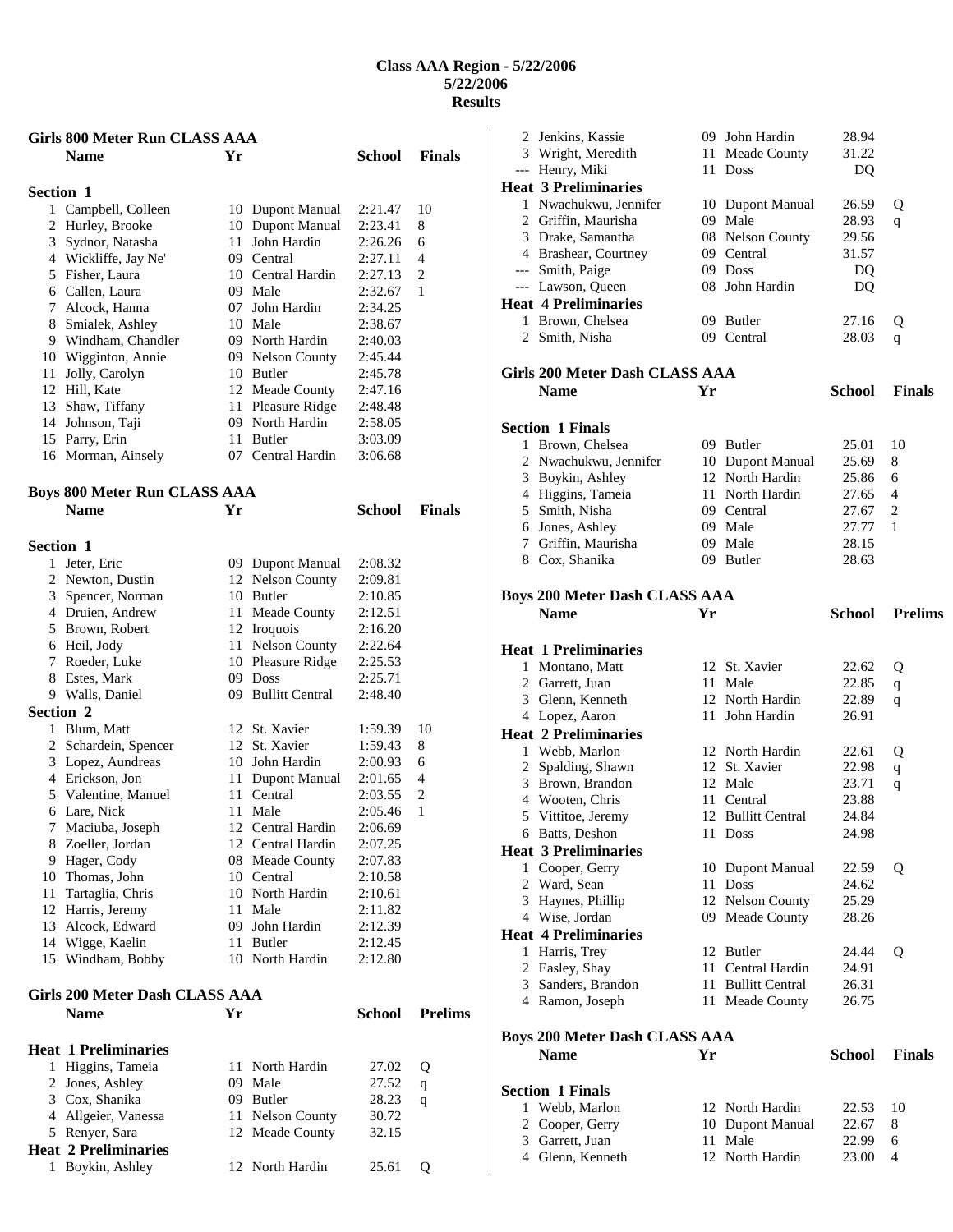|                  | 5 Montano, Matt                           |    | 12 St. Xavier         | 23.45          | 2             |
|------------------|-------------------------------------------|----|-----------------------|----------------|---------------|
|                  |                                           |    |                       |                |               |
| 6                | Spalding, Shawn                           |    | 12 St. Xavier         | 23.73          | 1             |
| 7                | Harris, Trey                              | 12 | Butler                | 23.75          |               |
|                  | 8 Brown, Brandon                          |    | 12 Male               | 23.80          |               |
|                  |                                           |    |                       |                |               |
|                  | Girls 3200 Meter Run CLASS AAA            |    |                       |                |               |
|                  | <b>Name</b>                               | Yr |                       | <b>School</b>  | <b>Finals</b> |
|                  |                                           |    |                       |                |               |
| <b>Section 1</b> |                                           |    |                       |                |               |
|                  | 1 Pellegrini, MaryGrace                   | 10 | Dupont Manual         | 11:45.80       | 10            |
| 2                | Medley, Elise                             | 09 | <b>Dupont Manual</b>  | 11:58.37       | 8             |
|                  | 3 Mattingly, Maggie                       |    | 08 John Hardin        | 12:03.64       | 6             |
|                  | 4 Gimborys, Katarina                      |    | 07 John Hardin        | 12:22.45       | 4             |
|                  | 5 Cho, Miriam                             |    | 09 North Hardin       | 12:59.14       | 2             |
|                  | 6 Smith, Cynthia                          |    | 08 Meade County       | 13:13.52       | 1             |
|                  | 7 Janes, Natasha                          |    | 09 Male               | 13:21.37       |               |
|                  | 8 Ormay, Emily                            |    | 11 Male               | 13:44.71       |               |
|                  | 9 Thomas, Andrea                          |    | 11 Meade County       | 14:08.10       |               |
|                  | 10 Mattingly, Miranda                     |    | 07 Nelson County      | 14:37.84       |               |
| 11               | Hawks, Ally                               | 11 | Butler                | 14:45.15       |               |
|                  | 12 Furnish, Nicole                        |    | 11 Nelson County      | 15:43.60       |               |
|                  | 13 Goodman, Laura                         |    | 09 North Hardin       | 16:36.90       |               |
|                  |                                           |    |                       |                |               |
|                  |                                           |    |                       |                |               |
|                  | <b>Boys 3200 Meter Run CLASS AAA</b>      |    |                       |                |               |
|                  | <b>Name</b>                               | Yr |                       | <b>School</b>  | <b>Finals</b> |
|                  |                                           |    |                       |                |               |
| <b>Section 1</b> |                                           |    |                       |                |               |
| 1                | Long, Brian                               | 11 | St. Xavier            | 9:23.28        | 10            |
|                  | 2 McClain, Scott                          |    | 12 St. Xavier         | 9:45.20        | 8             |
|                  | 3 Parks, Jason                            |    | 12 Dupont Manual      | 10:07.92       | 6             |
|                  | 4 Breeds, Sean                            |    | 08 Meade County       | 10:11.97       | 4             |
|                  | 5 Hamm, David                             |    | 09 Dupont Manual      | 10:14.85       | 2             |
|                  | 6 Becker, Chris                           |    | 10 Butler             | 10:24.19       | 1             |
| 7                | Sears, Jordan                             | 11 | Meade County          | 10:33.69       |               |
|                  | 8 Bauder, Daniel                          |    | 12 Pleasure Ridge     | 10:33.75       |               |
|                  | 9 Doering, Brad                           |    | 11 Male               | 10:36.17       |               |
|                  | 10 Johnson, Michael                       |    | 11 North Hardin       | 10:37.42       |               |
|                  | 11 Hubble, Dalton                         |    | 09 John Hardin        | 10:39.07       |               |
|                  | 12 Mattingly, David                       |    | 12 Male               | 10:39.51       |               |
| 13               | Estes, Tim                                | 10 | North Hardin          | 10:51.74       |               |
| 14               | Wade, Matt                                | 12 | Central Hardin        | 10:56.08       |               |
|                  | 15 Medley, Bradley                        |    | 11 Nelson County      | 11:04.86       |               |
|                  | 16 Clark, Kyle                            |    | 09 Butler             | 11:09.89       |               |
|                  | 17 Roeder, Luke                           |    | 10 Pleasure Ridge     | 11:13.99       |               |
|                  | Section 1 (Boys 3200 Meter Run CLASS AAA) |    |                       |                |               |
|                  | <b>Name</b>                               | Yr |                       | <b>School</b>  |               |
|                  |                                           |    |                       |                | <b>Finals</b> |
|                  |                                           |    |                       |                |               |
|                  | 18 Estes, Mark                            |    | 09 Doss               | 12:18.00       |               |
|                  | 19 McCance, Colton                        |    | 09 Nelson County      | 13:38.89       |               |
|                  | 20 Wolf, Josh                             |    | 10 Bullitt Central    | 13:51.39       |               |
|                  |                                           |    |                       |                |               |
|                  | Girls 4x400 Meter Relay CLASS AAA         |    |                       |                |               |
|                  | <b>Team</b>                               |    | <b>Relay</b>          | <b>Prelims</b> |               |
|                  |                                           |    |                       |                |               |
|                  | <b>Heat 1 Preliminaries</b>               |    |                       |                |               |
|                  | 1 Central                                 |    |                       | 4:08.01        | Q             |
|                  | 1) Davis, Brittany 12                     |    | 2) McCellon, Ann 12   |                |               |
|                  | 3) Rinehardt, Pat 11                      |    | 4) Richmond, Sasha 09 |                |               |
|                  | 2 John Hardin                             |    |                       | 4:10.27        | Q             |
|                  | 1) Poirier, Jerica 11                     |    | 2) Rowe, Tiffany 11   |                |               |
|                  | 3) Sydnor, Natasha 11                     |    | 4) White, Chantee 08  |                |               |
|                  |                                           |    |                       |                |               |

|   | <b>Heat 1 Preliminaries</b>                  |                                                  |    |
|---|----------------------------------------------|--------------------------------------------------|----|
|   |                                              |                                                  |    |
|   | Team                                         | <b>Prelims</b><br><b>Relay</b>                   |    |
|   | <b>Boys 4x400 Meter Relay CLASS AAA</b>      |                                                  |    |
|   | 3) Cox, Shanika 09                           | 4) Johnson, KeKe 11                              |    |
|   | 1) Jolly, Carolyn 10                         | 2) Newby, Whitney 12                             |    |
| 8 | <b>Butler</b>                                | 4:32.72                                          |    |
|   | 3) Hobbs, Alexis 08                          | 4) Jenkins, Shelby 08                            |    |
|   | 7 Meade County<br>1) Brown, Tiffany 07       | 4:30.60<br>2) Morgan, Jesse 08                   |    |
|   | 3) Crepps, Holly 09                          | 4) Wigginton, Annie 09                           |    |
|   | 1) Miller, Tiffany 10                        | 2) Drake, Samantha 08                            |    |
|   | 6 Nelson County                              | 4:29.99                                          | 1  |
|   | 3) Sackfield, Hannah 09                      | 4) Pellegrini, MaryGrace 10                      |    |
|   | 1) Nwachukwu, Jennifer 10                    | 2) Eastes, Lena 11                               |    |
|   | 5 Dupont Manual                              | 4:15.33                                          | 2  |
|   | 1) Jones, Danielle 09<br>3) Fant, Starsha 09 | 2) Hutcherson, Porchia 10<br>4) Callen, Laura 09 |    |
| 4 | Male                                         | 4:13.11                                          | 4  |
|   | 3) Sydnor, Natasha 11                        | 4) White, Chantee 08                             |    |
|   | 1) Poirier, Jerica 11                        | 2) Rowe, Tiffany 11                              |    |
| 3 | John Hardin                                  | 4:12.11                                          | 6  |
|   | 3) Holmes, Chianta 10                        | 4) Windham, Chandler 09                          |    |
|   | 1) Boykin, Ashley 12                         | 2) Bryant, Kezia 12                              |    |
| 2 | North Hardin                                 | 4:12.06                                          | 8  |
|   | 3) Rinehardt, Pat 11                         | 4) Richmond, Sasha 09                            |    |
|   | 1 Central<br>1) Davis, Brittany 12           | 4:06.47<br>2) McCellon, Ann 12                   | 10 |
|   | <b>Section 1 Finals</b>                      |                                                  |    |
|   |                                              |                                                  |    |
|   | Team                                         | <b>Finals</b><br>Relay                           |    |
|   | <b>Girls 4x400 Meter Relay CLASS AAA</b>     |                                                  |    |
|   |                                              |                                                  |    |
|   | 3) Manning, Jessica 11                       | 4) Sego, Emily 11                                |    |
| 5 | Pleasure Ridge Park<br>1) Barnett, Addie 09  | 4:49.30<br>2) Flatt, Stacey 12                   |    |
|   | 3) Hobbs, Alexis 08                          | 4) Jenkins, Shelby 08                            |    |
|   | 1) Brown, Tiffany 07                         | 2) Morgan, Jesse 08                              |    |
|   | 4 Meade County                               | 4:35.24                                          | q  |
|   | 3) Cox, Shanika 09                           | 4) Johnson, KeKe 11                              |    |
|   | 1) Jolly, Carolyn 10                         | 2) Newby, Whitney 12                             |    |
|   | 3 Butler                                     | 4:29.17                                          | Q  |
|   | 3) Caldwell, Matavia 10                      | 4) Windham, Chandler 09                          |    |
| 2 | North Hardin<br>1) Holmes, Chianta 10        | 4:14.87<br>2) Bryant, Kezia 12                   | Q  |
|   | 3) Fant, Starsha 09                          | 4) Callen, Laura 09                              |    |
|   | 1) Jones, Danielle 09                        | 2) Hutcherson, Porchia 10                        |    |
|   | 1 Male                                       | 4:09.66                                          | Q  |
|   | <b>Heat 2 Preliminaries</b>                  |                                                  |    |
|   | 3) Thomas, Amanda 11                         | 4) Toledo, Paula 12                              |    |
|   | 1) Hornback, Jennifer 10                     | 2) Pitcock, Jean 12                              |    |
|   | 5 Central Hardin                             | 4:56.77                                          |    |
|   | 1) Miller, Tiffany 10<br>3) Crepps, Holly 09 | 2) Drake, Samantha 08<br>4) Wigginton, Annie 09  |    |
|   | 4 Nelson County                              | 4:35.31                                          | q  |
|   | 3) Campbell, Colleen 10                      | 4) Pellegrini, MaryGrace 10                      |    |
|   | 1) Nwachukwu, Jennifer 10                    | 2) Eastes, Lena 11                               |    |
| 3 | Dupont Manual                                | 4:20.55                                          | Q  |

1) Dodson, Lewis 10 2) Price, Forrest 12<br>3) Harris, Jeremy 11 4) Overall, Nathan 1

4) Overall, Nathan 12